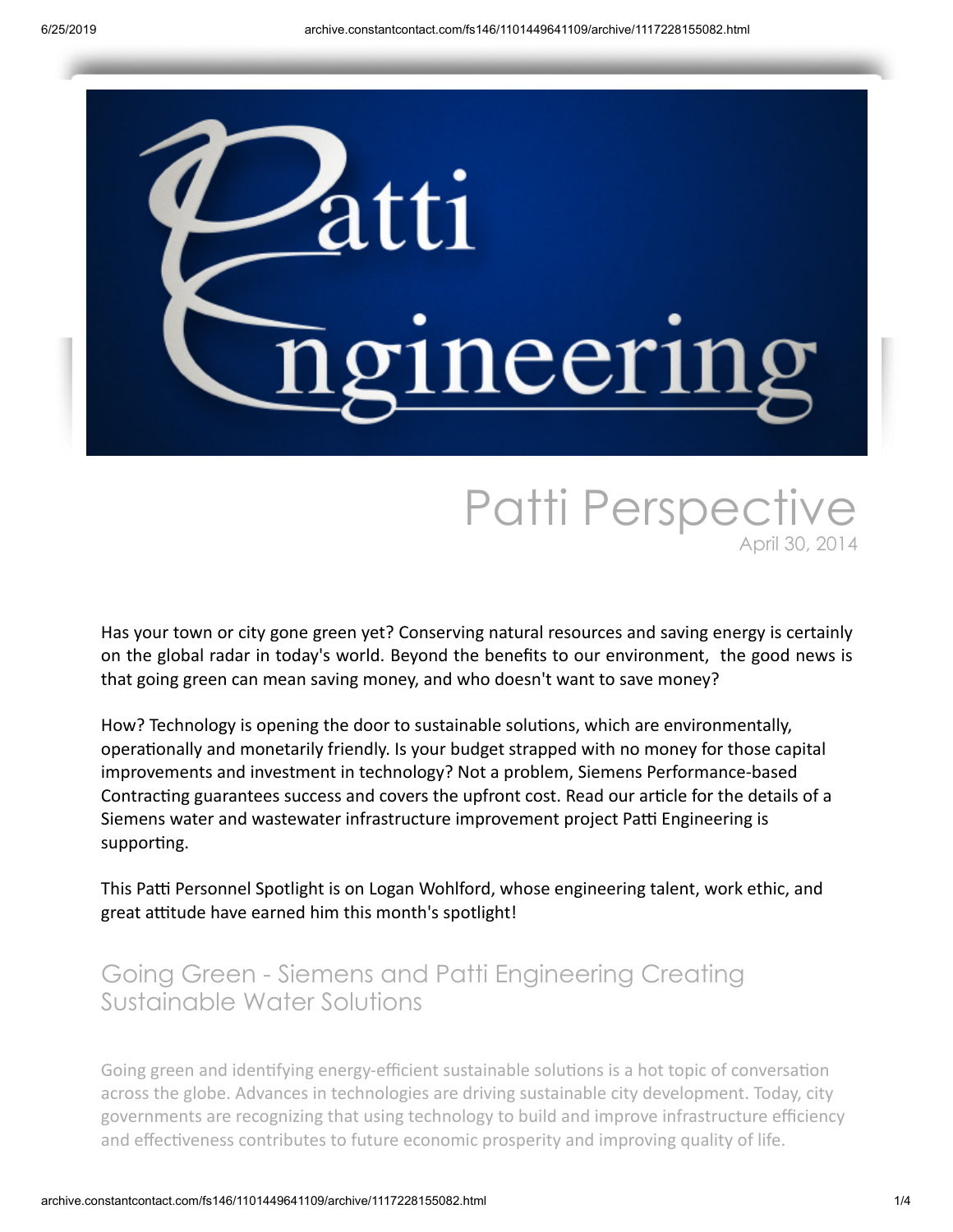#### 6/25/2019 archive.constantcontact.com/fs146/1101449641109/archive/1117228155082.html

Our partner, Siemens, has the technology portfolio and consulting expertise to make cities more livable, competitive, and sustainable. In addition, Siemens offers the ability for budget strapped cities to make infrastructure improvements with alternative funding methods. Siemens

Performance-based Contracts allow municipalities to pay for their capital and energy improvements through their guaranteed energy, labor and cost savings.

One of the most important and costly aspects of city management is water and wastewater. Municipalities are responsible for drawing water from the source; treating, distributing and delivering drinking water; collecting and treating wastewater; and returning high quality reclaimed water back into the



watershed. Many cities have water and wastewater treatment facilities that are aging and inefficient.

With the assistance of Siemens Industry's Infrastructure & Cities Sector, the City of Fair Oaks Ranch in Texas recognized the need to modernize and improve its water and wastewater infrastructure. Funded by Siemens Performance-based Contract, the City contracted Siemens to make the improvements. The anticipated payback period for the City of Fair Oaks is approximately fourteen years.

Siemens selected Patti Engineering to support the integration of this project. Planned improvements will save energy and conserve water through investment in new, energy-efficient, environmentally responsible technology and equipment. Using automation and wireless Ethernet technology, the city's water and wastewater management systems, currently utilizing mostly manual systems, will be upgraded to a reliable state-of-the-art energy and resource efficient system.

Patti Engineering will be designing and implementing a new supervisory control and data acquisition (SCADA) system and Human Machine Interfaces (HMI's) to allow for central control and management of equipment. Installation of the latest generation Siemens Programmable Logic Controllers (PLCs) on equipment at the city's wells, lift stations, and elevated storage tanks will ensure communications to the new SCADA system. Wireless communication will be established to replace auto-dialers eliminating the high cost of phone lines.

The city's twenty eight wells, seven lift stations, and eight elevated storage tanks will wirelessly communicate information and alarming directly through the new user-friendly SCADA system to provide pertinent valve position, tank level, pressure, and pump information on desktop and mobile devices in real-time. Authorized City workers will now have the ability to monitor and control the City's wells, lift stations, and elevated storage tank equipment without having to spend hours driving around town to each station and tank.

"It was a pleasure working with Patti Engineering on the development of a SCADA system to be incorporated into our Performance Contract with the City of Fair Oaks Ranch. Their local support and technical expertise helped our team develop a solution for our customer's needs. The proposed SCADA system will help the City of Fair Oaks Ranch save energy and operational cost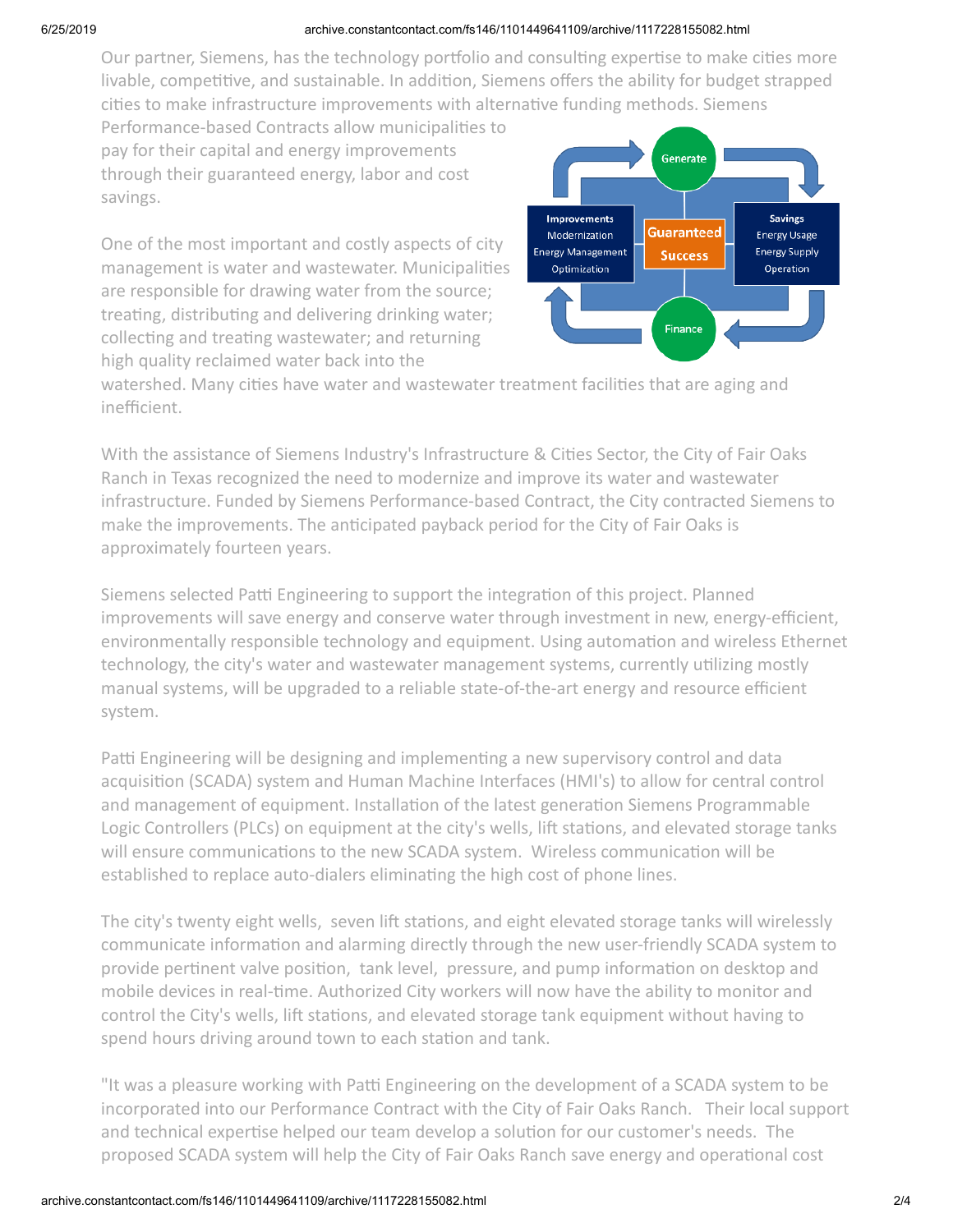### 6/25/2019 archive.constantcontact.com/fs146/1101449641109/archive/1117228155082.html

associated with their water and wastewater infrastructure and backup power needs," explains Chad Nobles, Executive Accounts, EES, Siemens Industry's Infrastructure & Cities Sector. "Patti Engineering's ability to create a flexible and cost effective solution met our standards and criteria, as well as our customers."

And for those of you interested in reading the remainder of the story, check out the full blog post by clicking on the blog button:



## Patti Personnel - Logan Wohlford



Our April Spotlight is on Controls Engineer, Logan Wohlford. "Logan is very focused, dedicated and hard working," commented Patti Engineering's Vice President of Operations, Ken Kutchek. "He is very smart and has an amazing work ethic and attitude."

Early in his career, Logan learned the importance of working diligently to get the job done right. While serving in the military in Iraq, part of Logan's responsibilities included fixing vehicle components and/or auxiliary systems. After he fixed a vehicle he always took it on an extended test drive

to ensure that his buddies would not be put in more danger due to vehicle related issues or system failures while on a mission. As Logan puts it, "there's no room for error when your buddies are out on a military mission."

After his service in the U.S. Army, his passion for making things work drove him to seek a career in Industrial Automation because it offers an infinite number of opportunities to learn new things. "It is always challenging, and dull moments are few and far between," explained



Logan. "Relentless pursuit of resolution and the ability to thrive on change are two abilities that enabled me to enter this field."

Prior to joining Patti Engineering Logan worked at Maple Leaf Foods where he was solely responsible for all automation systems in the largest frozen bakery in North America - 3 plus million pounds of flour used per week, operating 24/7. "What led me to Patti Engineering was its reputation, its partnerships (especially with Siemens), its leadership, the talent pool, the company's values, and mission statement," commented Logan.

Since joining Patti Engineering in December 2013, Logan has already been involved in some very intense and challenging projects including the Caterpillar shut down over Christmas when it was 'all hands on deck' to make an automation project successful on a very tight timeframe. Currently, he is putting in overtime hours alongside his Patti Engineering colleagues to ensure the success of our team on a Weigh In Motion scale installation.

Originally from Roanoke VA, Logan currently lives in Auburn Hills, MI. When Logan's not hard at